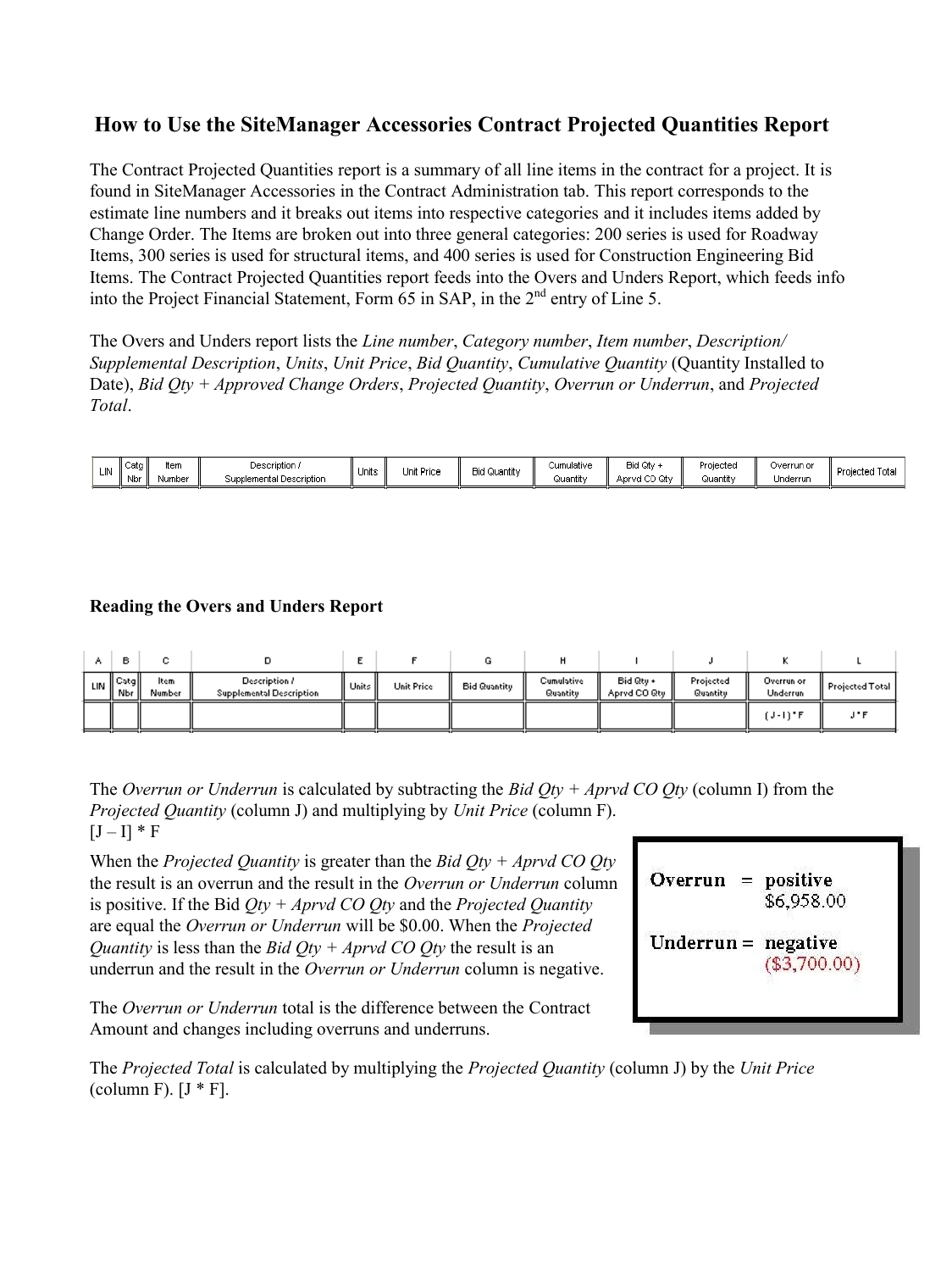At the end of the report there are two totals: *Totals for Project* and *Totals for Contract*. These are the totals of the *Overrun or Underrun* and *Projected Total* columns. The *Totals for Project* and *Totals for Contract*  are always the same.

| Description ?<br><b>Supplemertal Description</b> | Units | Projected<br>Quantitu | Overrun or<br><b>Underrun</b> | Projected Total                   |
|--------------------------------------------------|-------|-----------------------|-------------------------------|-----------------------------------|
| Totals for Project 13590 - BID                   |       |                       |                               | \$1,220,368.84   \$25,756,093.81  |
| Totals for Contract C13590                       |       |                       |                               | \$1,220,368.84    \$25,756,093.81 |

## **Adjusting the** *Projected Quantity*

There are several different scenarios where the *Projected Quantity* is adjusted, some are automatic and some are entered manually. As a rule, remember that SiteManager will automatically adjust a *Projected Quantity* upward to match the *Cumulative Quantity.* SiteManager never automatically adjusts a *Projected Quantity* downward. You may manually adjust any quantities for items added by Change Order – both positive and negative amounts and/or increases or decreases, before the items are paid, in order to project those expected expenses into the overall financial picture. They will not be reflected automatically until they are posted to and included in a Pay Estimate.

**NOTE**: The MCR F/A line item should NOT be manually zeroed out until the very end of the project. If using the CO type, "Minor Contract Revision" the Project Engineer should reduce the MCR F/A line item by the same amount as the new item(s) being added in that change order. MCR Change Orders should have an Estimated Cost to the Project of \$0.00. Each month, the remaining balance of the MCR F/A line item #700-70010 should be entered as the Projected Quantity in the Projected Quantities Report. This tells the system that you intend to use the remaining balance of your MCR budget item for future MCR type Change Orders.

In a less common scenario the *Projected Quantity* may need to be adjusted manually when an item is overpaid in error to an amount greater than the *Bid Qty + Aprvd CO Qty*. The Project Engineer should adjust the *Projected Quantity* back down to the correct projected quantity so an overrun is not shown in the report. SiteManager does not adjust the *Projected Quantity* downward.

There are three other situations when the *Projected Quantity* should be adjusted and these adjustments are manual. The Project Engineer should adjust the *Projected Quantity* when an item is complete, when an anticipated overrun or underrun is expected, or when items are entered as part of a change order with CO type "Modifications With No CMO/MCR Required."

#### Item is Complete

For example, the item 630-00000 Flagging is complete. The *Cumulative Quantity* is less than the *Projected Quantity*. Since the item is complete and no other payments will be made using this line item, adjust the *Projected Quantity* to match the *Cumulative Quantity*. In this example the *Cumulative Quantity* is 8,551.000 and the *Projected Quantity* is 28,500. Decrease the *Projected Quantity* to 8,551. 000.

| LIN  | Catg<br>Nbr | ltem<br>Number     | Description /<br>Supplemental Description | Units | Unit<br>Price | Bic<br>Quantity | Cumulative<br>Juantity | Bid Otv +<br>l Aprvd CO Otv | Pro jected<br>Quantity | Jverrun or<br>Underrur | Pro jected<br>Total |
|------|-------------|--------------------|-------------------------------------------|-------|---------------|-----------------|------------------------|-----------------------------|------------------------|------------------------|---------------------|
| 0900 | 0200 ا ۱    | $  630-00000  $ FF | ir Flaggin                                | HOUR  | \$20,00000    | 28,500.000      | 8,551.000              | 28,800.000                  | 8,551,000              |                        | 1,020.00<br>- PI 1  |

The *Projected Total* decreases and the report will show an underrun or negative number.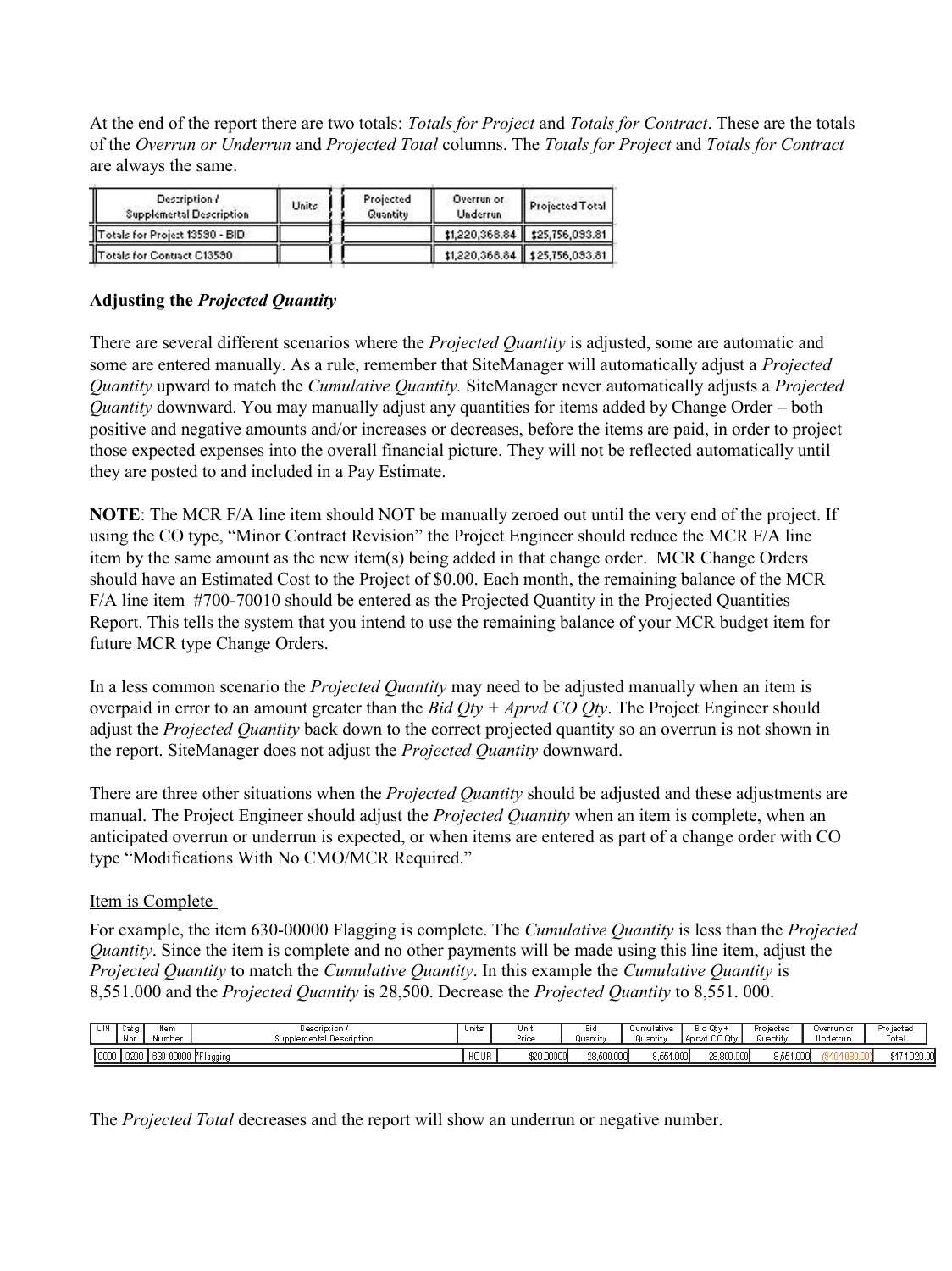Anticipated Overrun or Underrun When there is an anticipated overrun or underrun, adjust the *Projected Quantity* to reflect the anticipated quantity.

For example, it is discovered that item 202-00035 Removal of Pipe will overrun by 497 LF. To calculate the impact of this change, adjust the Projected Quantity in SiteManager. In this example the *Cumulative Quantity* is 76.000, the *Bid Qty + Aprvd CO Qty* is 503.000, and the *Projected Quantity* is 503. Therefore the *Overrun or Underrun* is \$0.00. This is an example of the Overs & Unders Report before an adjustment.

| LIN | ‼C∍tg∥<br>' Nb. | ltem<br>Number | Description /<br>Supplemental Description :  | Units | <b>Unit Price</b> | <b>Bid Quantity</b> | Cumulative<br>Quantiti | Bid Qty +<br>Aprvd CO Qty | Projected<br>Quantity | Overrun or<br>Underrun | Projected Total |
|-----|-----------------|----------------|----------------------------------------------|-------|-------------------|---------------------|------------------------|---------------------------|-----------------------|------------------------|-----------------|
|     |                 |                | 0025    0200    202-00035    Removal of Pipe |       | 14.00000          | 503.000 ll          | 76,000 k               | 503.000                   | 503.000               | \$0.00 ll              | \$7,042.00      |

Adjust the *Projected Quantity* to 1,000.000 (503 + 497). Now the *Bid Qty + Aprvd CO Qty* is less than the *Projected Quantity* and an overrun or a positive number displays. The *Projected Total* has also increased by the overrun amount.

| ll Catall<br><b>UNIN</b> Norm | ltem<br>dumber | Description (<br><b>Supplemental Description</b> | Units | Unit Price | <b>Bid Quantity</b> | Cumulative<br>Quantity | Bid Qtu +<br>Aprvd CO Qtu | Projected<br>Quantity | Overrun or<br>Underrun | Projected Total |
|-------------------------------|----------------|--------------------------------------------------|-------|------------|---------------------|------------------------|---------------------------|-----------------------|------------------------|-----------------|
|                               |                | 0025    0200   202-00035   Removal of Pipe       |       | 14.00000   | 503.000             | 76.000                 | 503.000                   | 1,000.000             | \$6,958.00             | \$14,000.00     |

If the Project Engineer does not enter this adjustment before paying the overrun, SiteManager automatically increases the *Projected Quantity* to match the *Cumulative Quantity* and the result is the same as the example. By manually entering the anticipated overrun, the Project Engineer can see how this affects the project budget before the work is done. Entering an underrun is similar to entering an overrun except the number in the *Overrun or Underrun* column will be negative and the *Projected Total*  will decrease by the underrun amount. SiteManager never automatically decreases the *Projected Quantity.*

| LIN | не.<br>Datal<br>Nbr | ltem<br>Number | Description (<br>Supplemental Description    | <sup>4</sup> Units | Unit Price | <b>Bid Quantity</b> | Cumulative<br>Quantity | Bid Qty +<br>Aprvd CO Qtv | Projected<br>Quantitu | Overrun or<br>Underrun | <b>Projected Total</b> |
|-----|---------------------|----------------|----------------------------------------------|--------------------|------------|---------------------|------------------------|---------------------------|-----------------------|------------------------|------------------------|
|     |                     |                | 0025    0200    202-00035    Removal of Pipe |                    | 14.00000 l | 503.000 ll          | 76.000 j               | 503.000                   | 1,000.000             | \$6,958,00 ll          | \$14,000.00            |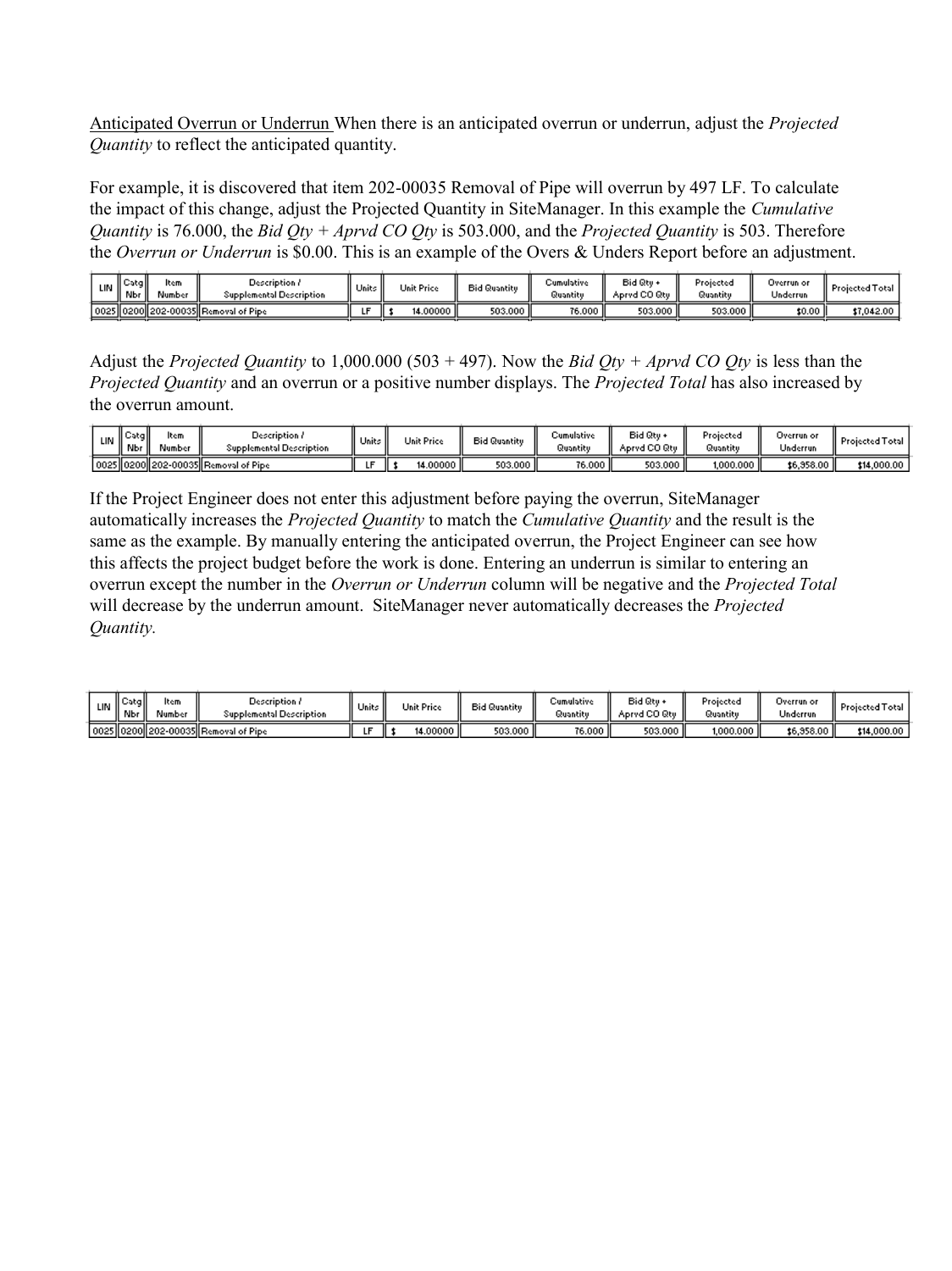## Modifications With No CMO/MCR Required

When an item is entered in a change order with CO Type "Modifications With No CMO/MCR Required," the amount for this type of change order is not included in the CMOs line in the Form 65. Examples of items that are typically "Modifications With No CMO/MCR Required" are Quality Price Reductions, Working Time Violations, Extra Surveying per Section 105.12 (a) Contractor Surveying, and Liquidated Damages. For this change order type, the product of the *Unit Price* and *Bid Qty + Aprvd CO Qty* for each item is added back to the *Overrun or Underrun* column total and reported on. In order for the report to reflect the actual project budget, the Project Engineer needs to adjust the *Projected Quantity*. Below is an example of the report without the adjustment; notice the *Overrun or Underrun* column displays an overrun of \$12,265.20 and the *Projected Total*  column is zero (\$0.00).

| LIN  | Catg<br>Nbr | Item<br>Number | Description /<br>Supplemental Description                 | Units | <b>Unit Price</b> | <b>Bid Quantity</b> | Cumulative<br>Quantity | Bid Qtv +<br>Aprvd CO Qtv | <b>Projected Quantity</b> | Overrun or<br>Underrun | <b>Projected Total</b> |
|------|-------------|----------------|-----------------------------------------------------------|-------|-------------------|---------------------|------------------------|---------------------------|---------------------------|------------------------|------------------------|
| 0366 |             |                | 0200 900-00006 Added Item (Dollar) / Price Reduction PCCP | DOL   | 1.00000           | 0.000               |                        | \$12,265,201              | \$0.00                    | \$12,265.20            | \$0.00                 |

The adjustment is necessary for "Modifications With No CMO/MCR Required" change orders because these types of change orders are neither an overrun (-) nor an underrun (+) to the project and only affect the projected total for the item. In order for the *Totals for Project* numbers to transfer to the Form 65 correctly the *Projected Quantity* should be adjusted to equal the *Bid Qty + Aprvd CO Qty.* Note: When the *Projected Quantity* is less than the *Cumulative Quantity*, you will get the following warning :

" Project Quantity Must be Equal to or Greater Than Quantity Installed to Date!" Select OK and SiteManager will let you save this number. Below is an example of how a "Modifications with no CMO/MCR Required" change order should appear in the Overs and Unders report. This is necessary so that the Form 65 will incorporate this specific type of change order item correctly as they all need to be accounted for.

| LIN | Catg<br><b>Nbr</b> | Item<br>Number | Description /<br><b>Supplemental Description</b>                     | <b>Units</b> | <b>Unit Price</b> | <b>Bid Quantity</b> | Cumulative<br>Quantity | Bid Qtv +<br>Apryd CO Qtv | <b>Projected Quantity</b> | Overrun or<br>Underrun | Projected Total |
|-----|--------------------|----------------|----------------------------------------------------------------------|--------------|-------------------|---------------------|------------------------|---------------------------|---------------------------|------------------------|-----------------|
|     |                    |                | 0366   0200   900-00006   Added Item (Dollar) / Price Reduction PCCP | <b>DOL</b>   | .00000            | 0.000               |                        | $(\$12.265.20)$           | (\$12.265.20)             | \$0.00                 | (512.265.20)    |

If this is not done, when looking at the Form 65, the line Overs/(Unders) -Inc Bid Items, CMOs and Plan F/A will include the Overrun or Underrun total plus the product of the *Unit Price* and *Bid Qty + Aprvd CO Qty* for each item entered as part of a "Modifications With No CMO/MCR Required" change order.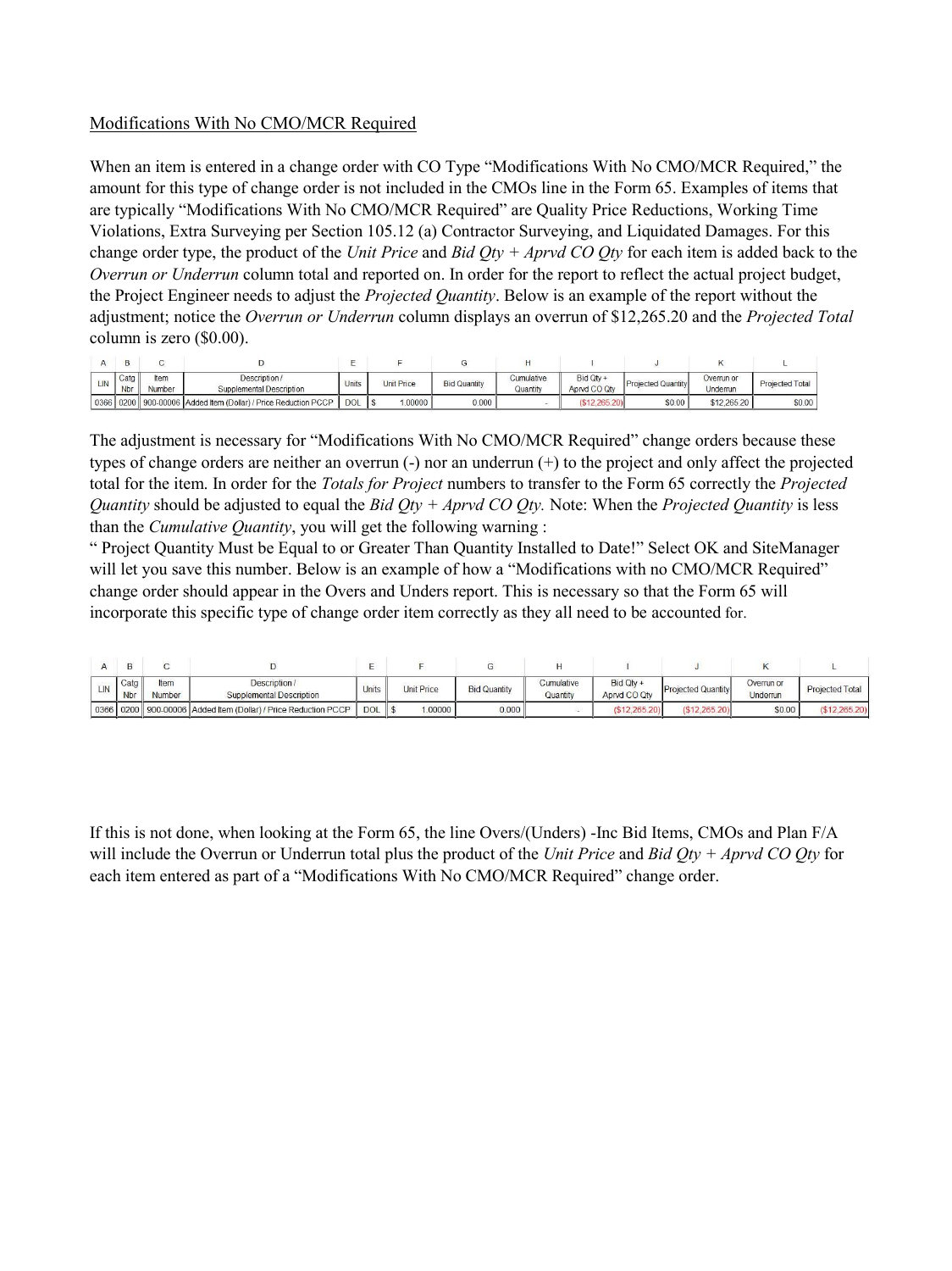#### **Form 65 – Project Financial Statement**

The Overs and Unders report applies to the Form 65 Post-Award status. At the end of the Overs and Unders report there are two totals *Totals for Project and Totals for Contract.* These numbers should always be the same. These are summations of the *Overrun* or *Underrun* and *Projected Total* columns and these numbers are used in the Form 65.

| Description?<br><b>Supplemertal Description</b>   | Units |            | Projected<br>Quantity | Overrun or<br>Underrun                 | Projected Total |  |  |
|---------------------------------------------------|-------|------------|-----------------------|----------------------------------------|-----------------|--|--|
| Totals for Project 13580 - BID                    |       |            |                       | \$1,220,368.84                         | \$25,756,093.81 |  |  |
| Totals for Contract C13590                        |       |            |                       | \$1,220,368.84                         | \$25,756,093.81 |  |  |
|                                                   |       |            |                       | <b>Project Financial Stater</b>        |                 |  |  |
|                                                   |       |            |                       |                                        |                 |  |  |
| STU R200-110<br>13590                             |       |            | 1.03 Miles            | Units: M                               |                 |  |  |
| Powers/SH 16 Initial Connect                      |       |            |                       | Awarded to: SEMA CONSTRUCTION, INC. on |                 |  |  |
| EL PASO                                           |       | 02/04/2008 |                       | Construction Start Date: 03/05/2008    |                 |  |  |
| New Construction                                  |       |            |                       | 570 Work Days                          |                 |  |  |
|                                                   |       |            |                       |                                        |                 |  |  |
| <b>PROJECT ALLOTMENT</b>                          |       |            | <b>AWARD</b>          | <b>CURRENT</b>                         |                 |  |  |
| [1] Award Allotment<br>Post-Award                 |       |            |                       | 34,998,849.87                          |                 |  |  |
| [2] Total Adjustments                             |       |            |                       | 9.440,715,13                           |                 |  |  |
| [3] Allotment [1+2]                               |       |            | 40,976,434.00         | 44,439,565.00                          |                 |  |  |
| [4] Contract Bid Amount                           |       |            | 22,577,777,77         | 22,577,777.77                          |                 |  |  |
| <b>CONSTRUCTION</b>                               |       |            | <b>AWARD</b>          | <b>CURRENT</b>                         |                 |  |  |
| F/A On-the-Job Trainee                            |       |            | 4,000.00              |                                        |                 |  |  |
| F/A Erosion Ctrl                                  |       |            | 5,000.00              |                                        |                 |  |  |
| F/A ESB Program                                   |       |            | 7,500.00              |                                        |                 |  |  |
| F/A OJT Colorado Training Program                 |       |            | 9,000.00              |                                        |                 |  |  |
| F/A Partnering                                    |       |            | 10,000.00             |                                        |                 |  |  |
| F/A Survey Monumentation                          |       |            | 10,000.00             |                                        |                 |  |  |
| F/A Road Smooth Incentive                         |       |            | 25,900.00             |                                        |                 |  |  |
| F/A Asph Pvmt Incentive                           |       |            | 55,900.00             |                                        |                 |  |  |
| F/A Conc Pyrnt Incentive                          |       |            | 64,900.00             |                                        |                 |  |  |
| F/A Fuel Cost Adjustment                          |       |            | 200,000.00            |                                        |                 |  |  |
| F/A Minor Contract Revisions                      |       |            | 1,000,000.00          |                                        |                 |  |  |
| [5] Total Plan F/A - Inc MCR & anticipated CMO    |       |            | 1,392,200.00          | 1,392,200.00                           |                 |  |  |
| CMOs                                              |       |            | <b>AWARD</b>          | 581,183.20<br>PROJ'D TO COMPL          |                 |  |  |
| Overs/(Unders) - Inc Bid Items, CMOs and Plan F/A |       |            |                       | 1,204,932.84                           |                 |  |  |
| [6] Total CMOs & Overs/(Unders)                   |       |            |                       | 1,786,116.04                           |                 |  |  |
| [7] Project Commitment Amount [4+5+6]             |       |            | 23,969,977.77         |                                        | 25,756,093.81   |  |  |
| [8] Less CE Bid and CE F/A Items                  |       |            | (91, 500.00)          |                                        | (94, 567, 08)   |  |  |
| [9] Planned Contract Expenditures                 |       |            |                       |                                        |                 |  |  |

The *Overrun* or *Underrun* number is shown in the 'Overs (Unders) – Inc Bid Items, CMOs and Plan F/A row (just above row 6 under the **PROJ'D to COMPL** column. It doesn't include line items added in Change Orders with CO type "Modifications with No CMO/MCR Required." Because of this, in this example the *Overrun or Underrun total* (\$1,220,368.84) is greater than *the Overs (Unders) –Inc Bid Items, CMOs and Plan F/A* number (\$1,204,932.84) by \$15,436.00. \$15,436.00 is the summation of the product of the *Unit Price and Bid Qty*  +*Aprvd CO Qty* for each item entered as part of a Modification with No CMO/MCR Required" Change Order.

The *Projected Total* number is shown in the *[7] Project Commitment Amount [4+5+6]* row under the **PROJ'D to COMPL** column.